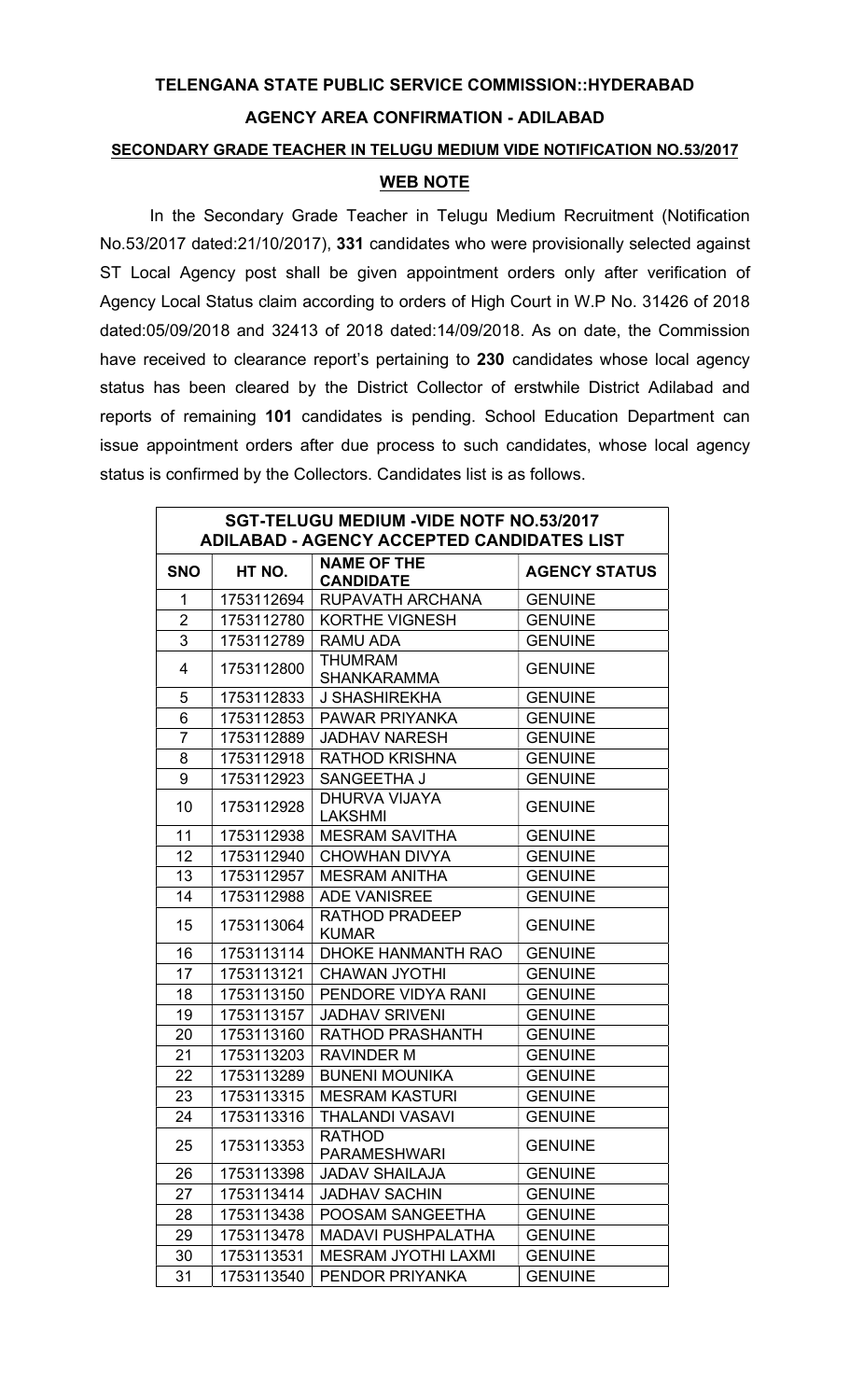| 32 | 1753113553 | <b>PUSAM SHYAMSUNDER</b>   | <b>GENUINE</b> |
|----|------------|----------------------------|----------------|
| 33 | 1753113582 | <b>KATHLE SANTHOSHI</b>    | <b>GENUINE</b> |
| 34 | 1753113588 | RATHOD MAHESHWARI          | <b>GENUINE</b> |
| 35 | 1753113590 | RATHOD RAVEENA             | <b>GENUINE</b> |
| 36 | 1753113604 | <b>BIRNENI SRIVANI</b>     | <b>GENUINE</b> |
| 37 | 1753113607 | KANAKA JAMUNA              | <b>GENUINE</b> |
| 38 | 1753113610 | R PARVATHI                 | <b>GENUINE</b> |
| 39 | 1753113630 | <b>CHAWAN RAJITHA</b>      | <b>GENUINE</b> |
| 40 | 1753113637 | <b>JAVADE VANITHA</b>      | <b>GENUINE</b> |
| 41 | 1753113661 | PENDORE KAVITHA            | <b>GENUINE</b> |
| 42 | 1753113674 | <b>KARUNA R</b>            | <b>GENUINE</b> |
| 43 | 1753113677 | <b>GEDAM KRANTHIKUMAR</b>  | <b>GENUINE</b> |
| 44 |            |                            |                |
|    | 1753113718 | <b>THODASAM BHAGYASRI</b>  | <b>GENUINE</b> |
| 45 | 1753113746 | RAVITHA RATHOD             | <b>GENUINE</b> |
| 46 | 1753113762 | <b>SURPAM MAHESHWAR</b>    | <b>GENUINE</b> |
| 47 | 1753113781 | <b>MADAVI NAVEENA</b>      | <b>GENUINE</b> |
| 48 | 1753113817 | <b>DURVA VIJAYSRI</b>      | <b>GENUINE</b> |
| 49 | 1753113834 | ANAKA KALPANA              | <b>GENUINE</b> |
| 50 | 1753113836 | K PRIYANKA                 | <b>GENUINE</b> |
| 51 | 1753113843 | SIDAM NAGAMANI             | <b>GENUINE</b> |
| 52 | 1753113850 | THUMRAM YASHODA            | <b>GENUINE</b> |
| 53 | 1753113859 | <b>JADHAV ASHWINI</b>      | <b>GENUINE</b> |
| 54 | 1753113903 | <b>JADAV SARASWATHI</b>    | <b>GENUINE</b> |
| 55 | 1753113914 | <b>MADAVI SINDOOJA</b>     | <b>GENUINE</b> |
| 56 | 1753113921 | K ANNAPURNA                | <b>GENUINE</b> |
| 57 | 1753113926 | <b>KORENGA DRUPADA</b>     | <b>GENUINE</b> |
| 58 | 1753113927 | KOVA BHARATHI              | <b>GENUINE</b> |
| 59 | 1753113937 | ATHRAM KAVITHA             | <b>GENUINE</b> |
| 60 | 1753113939 | ATHRAM VANITHA             | <b>GENUINE</b> |
| 61 | 1753113941 | RATHOD ARCHANA             | <b>GENUINE</b> |
|    |            | RATHOD                     |                |
| 62 | 1753113972 | <b>PARAMESHWARI</b>        | <b>GENUINE</b> |
| 63 | 1753113984 | <b>J SARASWATHI</b>        | <b>GENUINE</b> |
| 64 | 1753113997 | <b>SIDAM MEENA</b>         | <b>GENUINE</b> |
| 65 | 1753114017 | <b>ATHRM SRIDEVI</b>       | <b>GENUINE</b> |
| 66 | 1753114027 | <b>KORENGA OMESHWARI</b>   | <b>GENUINE</b> |
| 67 | 1753114042 | <b>DURVA YESHWANTH</b>     | <b>GENUINE</b> |
|    |            | <b>RAO</b>                 |                |
| 68 | 1753114088 | <b>MADAVI DIVYA</b>        | <b>GENUINE</b> |
| 69 | 1753114096 | <b>MARAPA BHAGYALAXMI</b>  | <b>GENUINE</b> |
| 70 | 1753114097 | <b>MESRAM BHAGYALAXMI</b>  | <b>GENUINE</b> |
| 71 | 1753114111 | NAITHAM SOUNDARYA          | <b>GENUINE</b> |
| 72 | 1753114134 | SARITHA JADHAV             | <b>GENUINE</b> |
| 73 | 1753114141 | <b>MADAVI SANJAYKUMAR</b>  | <b>GENUINE</b> |
| 74 | 1753114150 | <b>ATHRAM JAYASRI</b>      | <b>GENUINE</b> |
| 75 | 1753114152 | <b>CHAVAN SWAPNA</b>       | <b>GENUINE</b> |
| 76 | 1753114175 | <b>JUGNAK SRINIVAS</b>     | <b>GENUINE</b> |
| 77 | 1753114184 | <b>JADHAV MAHESH</b>       | <b>GENUINE</b> |
| 78 | 1753114200 | RATHOD SHAILAJA            | <b>GENUINE</b> |
| 79 | 1753114223 | PADIGELA SOUJANYA          | <b>GENUINE</b> |
| 80 | 1753114256 | KOTNAKA VIJAYKUMAR         | <b>GENUINE</b> |
| 81 | 1753114273 | <b>MANNEPALLY RAHUJI</b>   | <b>GENUINE</b> |
| 82 | 1753114318 | <b>CHOWHAN ANASUYA</b>     | <b>GENUINE</b> |
| 83 | 1753114335 | <b>SIDAM SRILATHA</b>      | <b>GENUINE</b> |
| 84 | 1753114376 | RATHOD SHASHIKALA          | <b>GENUINE</b> |
| 85 | 1753114379 | <b>SHENENI MALLESHWARI</b> | <b>GENUINE</b> |
|    | 1753114387 | <b>KUMRA SURYAKALA</b>     | <b>GENUINE</b> |
| 86 | 1753114403 |                            |                |
| 87 |            | <b>ATHRAM SUVARNA</b>      | <b>GENUINE</b> |
| 88 | 1753114414 | <b>SUREKHA</b>             | <b>GENUINE</b> |
| 89 | 1753114420 | ADEM MADHAV RAO            | <b>GENUINE</b> |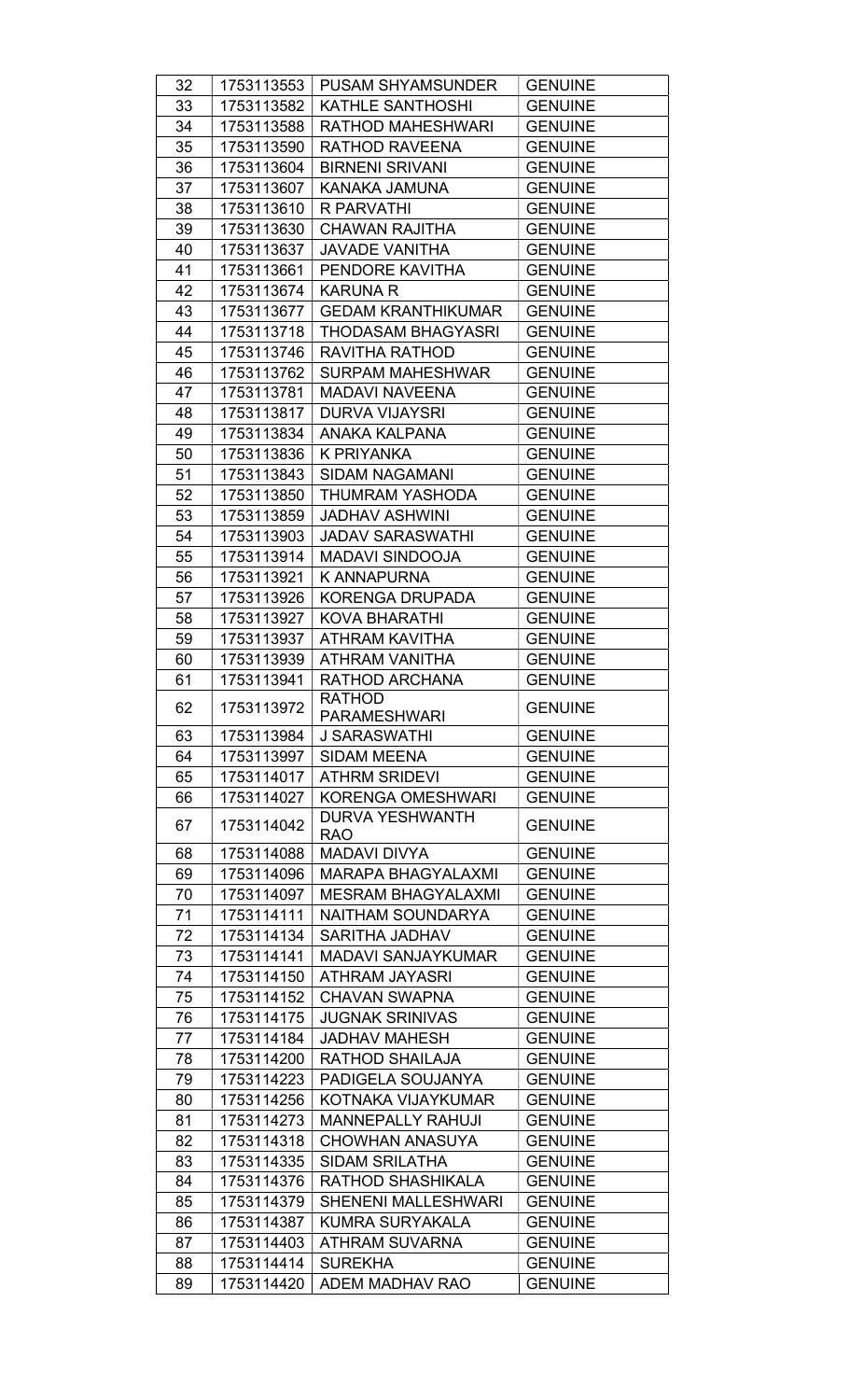| 90  | 1753114460               | <b>NAITHAM HARI PRAKASH</b>            | <b>GENUINE</b> |
|-----|--------------------------|----------------------------------------|----------------|
| 91  | 1753114464               | <b>RATHOD SWATHI</b>                   | <b>GENUINE</b> |
| 92  | 1753114473               | <b>JADAV JYOTHI</b>                    | <b>GENUINE</b> |
| 93  | 1753114488               | K MANJU LATHA                          | <b>GENUINE</b> |
| 94  | 1753114537               | <b>GARULE VIJAYAMALA</b>               | <b>GENUINE</b> |
| 95  | 1753114540               | <b>ADA KAMALA</b>                      | <b>GENUINE</b> |
| 96  | 1753114569               | <b>CHAVAN SANGEETHA</b>                | <b>GENUINE</b> |
| 97  | 1753114590               | <b>BHOONENI RAJKUMAR</b>               | <b>GENUINE</b> |
| 98  | 1753114655               | <b>RAMELLI SHAMBHAVI</b>               | <b>GENUINE</b> |
| 99  | 1753114678               | <b>ADE SONIA</b>                       | <b>GENUINE</b> |
| 100 | 1753114684               | RUPAVATH MOUNIKA                       | <b>GENUINE</b> |
| 101 | 1753114702               | <b>MESRAM</b><br><b>PARAMESHWER</b>    | <b>GENUINE</b> |
| 102 | 1753114705               | <b>VADDI PRAVALIKA</b>                 | <b>GENUINE</b> |
| 103 | 1753114713               | <b>RATHOD RAJESHWARI</b>               | <b>GENUINE</b> |
| 104 | 1753114720               | KOVA PUSHPALATHA                       | <b>GENUINE</b> |
| 105 | 1753114728               | <b>SIDAM SRIPADA</b>                   | <b>GENUINE</b> |
| 106 | 1753114736               | <b>MADAVI KAVITHA</b>                  | <b>GENUINE</b> |
| 107 | 1753114745               | RATHOD GAJANAND                        | <b>GENUINE</b> |
| 108 | 1753114749               | <b>JADHAV ASHWINI</b>                  | <b>GENUINE</b> |
| 109 | 1753114750               | RUPAVATH JYOTHSNA                      | <b>GENUINE</b> |
| 110 | 1753114770               | LAVANYA NAITHAM                        | <b>GENUINE</b> |
| 111 | 1753114804               | <b>MADAVI SANGEETHA</b>                | <b>GENUINE</b> |
| 112 | 1753114811               | PENDOR LATHA                           | <b>GENUINE</b> |
| 113 | 1753114821               | <b>ATHRAM SIRIVENNELA</b>              | <b>GENUINE</b> |
| 114 | 1753114829               | <b>RATHOD EITHESH</b><br><b>KUMAR</b>  | <b>GENUINE</b> |
| 115 | 1753114840               | A SWAPNA                               | <b>GENUINE</b> |
| 116 | 1753114859               | <b>GNANESHWAR S</b>                    | <b>GENUINE</b> |
| 117 | 1753114868               | <b>RATHOD SARASWATHI</b>               | <b>GENUINE</b> |
| 118 | 1753114884               | <b>PAWAR MANISHA</b>                   | <b>GENUINE</b> |
| 119 | 1753114968               | <b>CHOWHAN MAHESHWARI</b>              | <b>GENUINE</b> |
| 120 | 1753115041               | <b>JADHAV SHILPA</b>                   | <b>GENUINE</b> |
| 121 | 1753115059               | <b>MADHUB</b>                          | <b>GENUINE</b> |
| 122 | 1753115084               | <b>RITEE AVINASH</b>                   | <b>GENUINE</b> |
| 123 | 1753115088               | <b>SHILPA MESRAM</b>                   | <b>GENUINE</b> |
| 124 | 1753115103               | <b>SULA BAI RATHOD</b>                 | <b>GENUINE</b> |
| 125 | 1753115133               | SIDAM SANDHYA                          | <b>GENUINE</b> |
| 126 | 1753115137               | KOTNAKA NAGAMANI                       | <b>GENUINE</b> |
| 127 | 1753115144               | <b>MESRAM RAJESHWARI</b>               | <b>GENUINE</b> |
| 128 | 1753115165               | <b>SIDAM MAMATHA</b>                   | <b>GENUINE</b> |
| 129 | 1753115188               | YEDULA SHANKARAMMA                     | <b>GENUINE</b> |
| 130 | 1753115198               | KANNAKA JYOTHI                         | <b>GENUINE</b> |
| 131 | 1753115201               | <b>GAVUDE ROJARANI</b>                 | <b>GENUINE</b> |
| 132 | 1753115233               | <b>SEDMAKI KIRAN KUMAR</b>             | <b>GENUINE</b> |
| 133 | 1753115280               | KIRANMAI JADAV                         | <b>GENUINE</b> |
| 134 | 1753115332               | <b>SOYAM AMARESHWARI</b>               | <b>GENUINE</b> |
| 135 | 1753115354               | P PRADEEP                              | <b>GENUINE</b> |
| 136 | 1753115381               | RATHOD VIJAYA LAXMI                    | <b>GENUINE</b> |
| 137 | 1753115394               | <b>SUNITHA RATHOD</b>                  | <b>GENUINE</b> |
| 138 | 1753115399               | RATHOD LATHA                           | <b>GENUINE</b> |
| 139 | 1753115458               | <b>JADAV HARICHAND</b>                 | <b>GENUINE</b> |
| 140 | 1753115464               | <b>RATHOD ANJALI</b>                   | <b>GENUINE</b> |
| 141 | 1753120180               | RATHOD MOUNIKA                         | <b>GENUINE</b> |
| 142 | 1753120187               | <b>CHAVAN SUNIL</b><br>RATHOD MAHENDER | <b>GENUINE</b> |
| 143 | 1753120197               | <b>NAYAK</b>                           | <b>GENUINE</b> |
| 144 | 1753120208               | <b>CHAKATI SHIVAPRASAD</b>             | <b>GENUINE</b> |
| 145 |                          | <b>CHAWAN SWATHI</b>                   | <b>GENUINE</b> |
| 146 | 1753120234<br>1753120241 | PUTTA SRUJANA                          | <b>GENUINE</b> |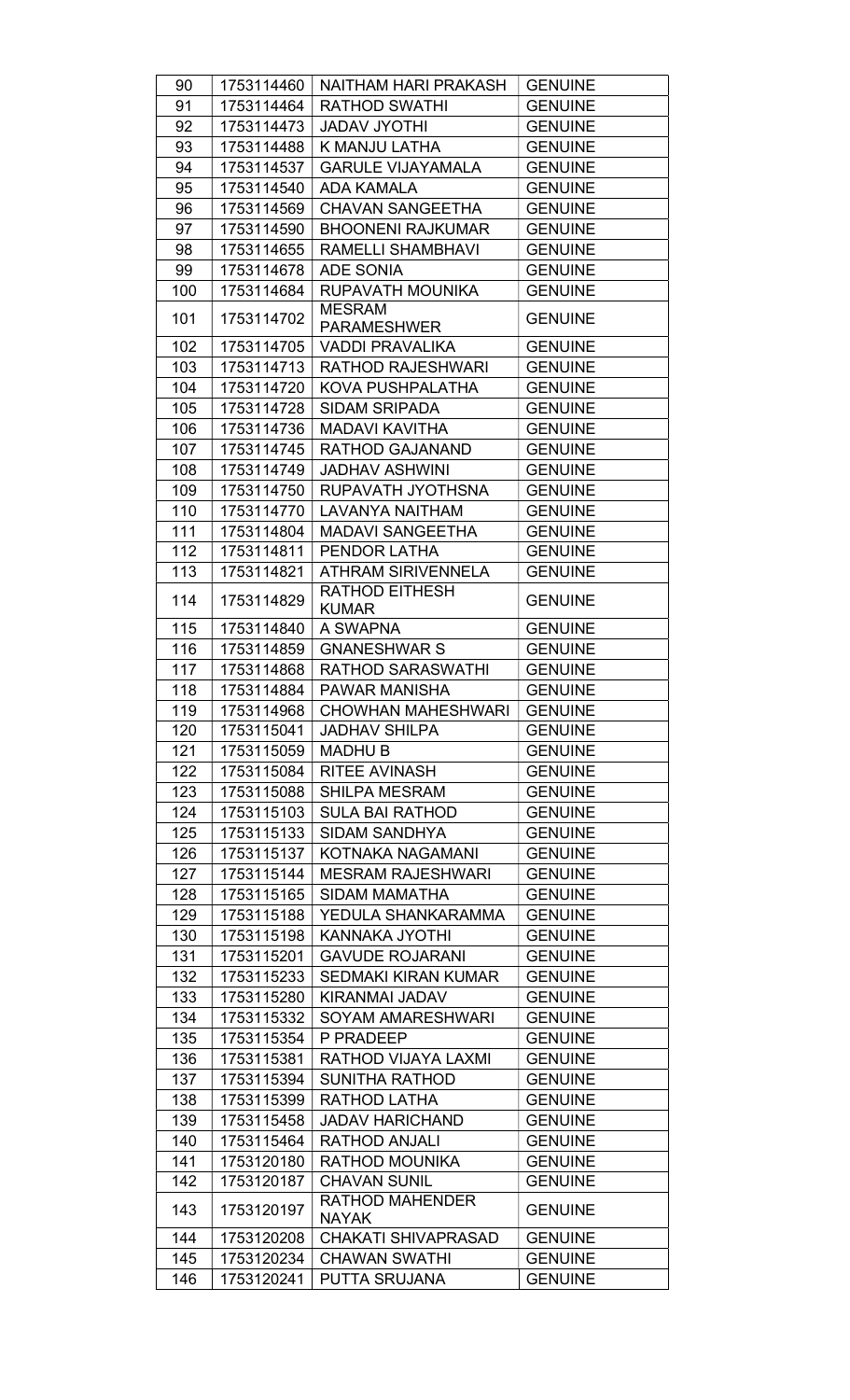| 147        | 1753120254               | <b>MESRAM</b><br><b>KUMARGOURAV</b>      | <b>GENUINE</b>                   |
|------------|--------------------------|------------------------------------------|----------------------------------|
| 148        | 1753120264               | <b>MADAVI SAMATHA</b>                    | <b>GENUINE</b>                   |
| 149        |                          |                                          | <b>GENUINE</b>                   |
|            | 1753120273               | KODAPA MADHULIKA                         |                                  |
| 150        | 1753120375               | PENDHOR ARUN KUMAR                       | <b>GENUINE</b>                   |
| 151        | 1753120436               | <b>ARKA VARSHARANI</b>                   | <b>GENUINE</b>                   |
| 152        | 1753120437               | R ASHWIN KUMAR                           | <b>GENUINE</b>                   |
| 153        | 1753120438               | <b>CHAVAN ASHOK KUMAR</b>                | <b>GENUINE</b>                   |
| 154        | 1753120460               | <b>JADHAV SURENDER</b>                   | <b>GENUINE</b>                   |
| 155        | 1753120505               | KANAKA MADHAV RAO                        | <b>GENUINE</b>                   |
| 156        | 1753120506               | PREETHAM SINGH K                         | <b>GENUINE</b>                   |
| 157        | 1753120704               | RATHOD PUSHPALATHA                       | <b>GENUINE</b>                   |
| 158        | 1753120718               | <b>MADAVI SUNITHA</b>                    | <b>GENUINE</b>                   |
| 159        | 1753120719               | <b>ADE MAYA</b>                          | <b>GENUINE</b>                   |
| 160        | 1753120766               | <b>LAVUDYA SAIDEEPIKA</b>                | <b>GENUINE</b>                   |
| 161        | 1753120778               | <b>JUGUNAKA DINESH</b>                   | <b>GENUINE</b>                   |
| 162        | 1753120808               | <b>RATHOD ARVIND</b>                     | <b>GENUINE</b>                   |
| 163        | 1753120821               | <b>MARSUKOLA LAVANYA</b>                 | <b>GENUINE</b>                   |
| 164        | 1753120863               | <b>RATHOD VAKEEL</b>                     | <b>GENUINE</b>                   |
| 165        | 1753120891               | <b>ATHRAM PRAVEEN</b><br><b>KUMAR</b>    | <b>GENUINE</b>                   |
| 166        | 1753120934               | <b>TODSAM DEEPENDRA</b>                  | <b>GENUINE</b>                   |
| 167        | 1753120938               | <b>JADHAV PRASHANTH</b>                  | <b>GENUINE</b>                   |
| 168        | 1753120956               | <b>SALAM SANDHYARANI</b>                 | <b>GENUINE</b>                   |
| 169        | 1753120965               | <b>ADE MOUNIKA</b>                       | <b>GENUINE</b>                   |
| 170        | 1753120971               | <b>SURPAM TULASIDAS</b>                  | <b>GENUINE</b>                   |
| 171        | 1753120993               | RATHOD DHARAM SINGH                      | <b>GENUINE</b>                   |
| 172        | 1753121057               | <b>JADHAV VEERENDER</b>                  | <b>GENUINE</b>                   |
| 173        | 1753121091               | <b>LAXMI KANTH MARAPA</b>                | <b>GENUINE</b>                   |
| 174        | 1753121148               | <b>JADHAV SRILATHA</b>                   | <b>GENUINE</b>                   |
| 175        | 1753121153               | <b>MADAVI TULASI</b>                     | <b>GENUINE</b>                   |
| 176        | 1753121253               | <b>JADHAV MEERA BAI</b>                  | <b>GENUINE</b>                   |
| 177        | 1753121285               | <b>JADHAV SANTHOSH</b>                   | <b>GENUINE</b>                   |
| 178        | 1753121296               | RATHOD GAJANAND                          | <b>GENUINE</b>                   |
| 179        | 1753121312               | <b>RATHOD KRISHNA</b>                    | <b>GENUINE</b>                   |
| 180        | 1753121356               | <b>KAILASH PURKA</b>                     | <b>GENUINE</b>                   |
| 181        | 1753121414               | <b>MESRAM MOUNIKA</b>                    | <b>GENUINE</b>                   |
| 182        | 1753121415               | <b>SIDAM SANDYA</b>                      | <b>GENUINE</b>                   |
| 183        | 1753121418               | <b>RATHOD SRIKANTH</b>                   | <b>GENUINE</b>                   |
| 184        | 1753121435               | <b>PENDUR PRAVEEN</b>                    | <b>GENUINE</b>                   |
| 185        | 1753121437               | <b>RATHOD AVINASH</b>                    | <b>GENUINE</b>                   |
| 186        | 1753121448               | O NAGESH                                 | <b>GENUINE</b>                   |
| 187        | 1753121519               | <b>S SARASWATHI</b>                      | <b>GENUINE</b>                   |
| 188        | 1753121526               | <b>ADE SWETHA</b>                        | <b>GENUINE</b>                   |
| 189        | 1753121551               | Y THIRUPATHI                             | <b>GENUINE</b>                   |
| 190        | 1753121559               | ATHRAM JALPATHRAO                        | <b>GENUINE</b>                   |
| 191        | 1753121652               | <b>RATHOD SHRUTHI</b>                    | <b>GENUINE</b>                   |
| 192        | 1753121743               | <b>JADHAV SHAILAJA</b>                   | <b>GENUINE</b>                   |
| 193        | 1753121770               | RATHOD SHYAMKA                           | <b>GENUINE</b>                   |
| 194        | 1753121814<br>1753121843 | <b>JADAV DIVYASAI</b>                    | <b>GENUINE</b><br><b>GENUINE</b> |
| 195<br>196 | 1753121905               | <b>PRASHANTH T</b><br>ATHRAM VIJAYALAXMI | <b>GENUINE</b>                   |
|            |                          | <b>NAITHAM RAJENDRA</b>                  |                                  |
| 197        | 1753121911               | <b>PRASAD</b>                            | <b>GENUINE</b>                   |
| 198        | 1753121973               | <b>MADAVI GANAPATHI</b>                  | <b>GENUINE</b>                   |
| 199        | 1753122048               | <b>JADHAV VITTAL</b>                     | <b>GENUINE</b>                   |
| 200        | 1753122077<br>1753122093 | <b>RATHOD SRUTHI</b>                     | <b>GENUINE</b>                   |
| 201<br>202 | 1753122176               | <b>MESRAM MANJULA</b><br>J PRATHYUSHA    | <b>GENUINE</b><br><b>GENUINE</b> |
| 203        | 1753122273               | <b>MADAVI NARMADA</b>                    | <b>GENUINE</b>                   |
|            |                          |                                          |                                  |